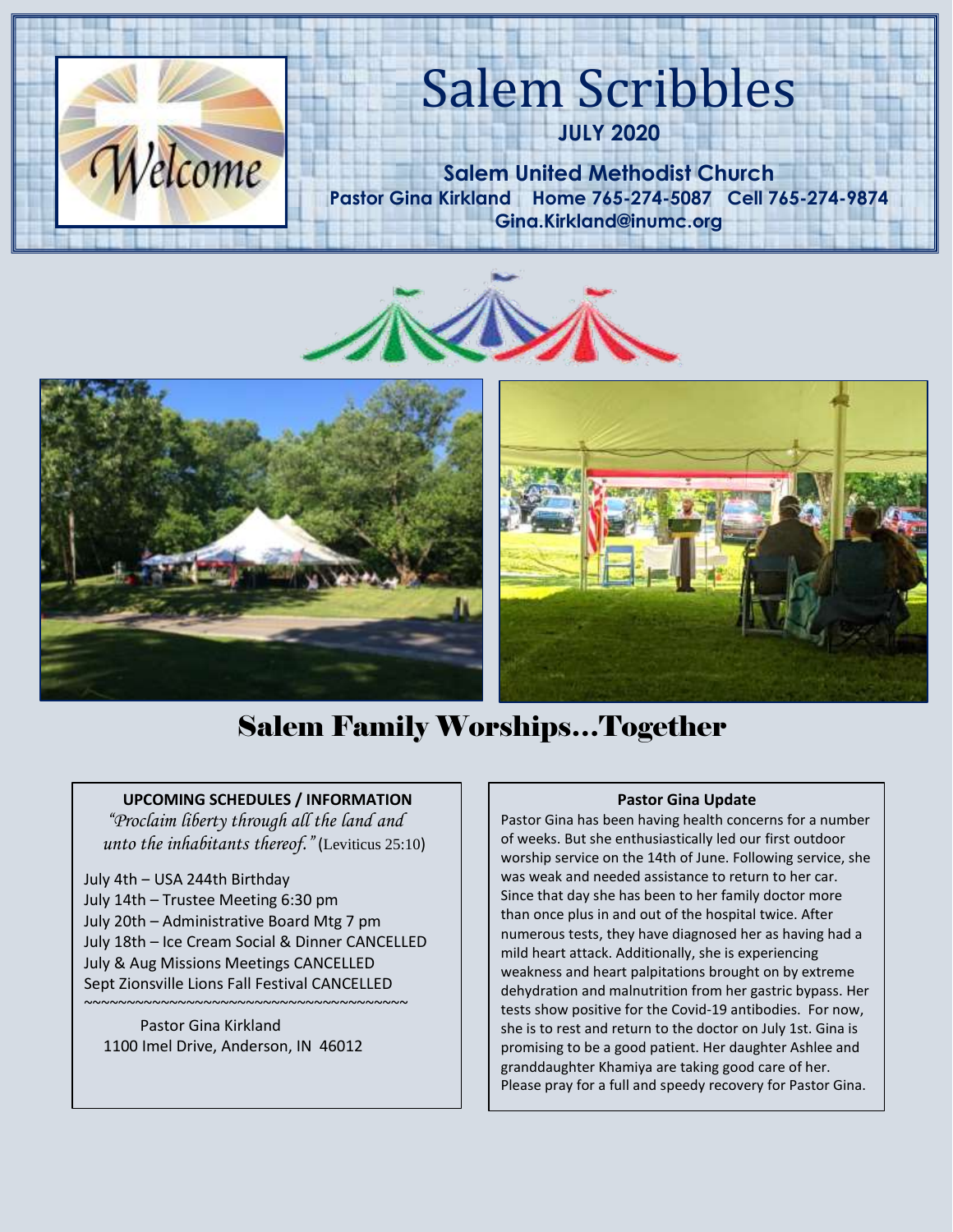# Page 2 Salem Scribbles and Contract Contract Contract Contract Contract Contract Contract Contract Contract Co

|  | <b>JULY BIRTHDAYS</b> |  |
|--|-----------------------|--|
|  |                       |  |

| 1 <sup>st</sup> Lexi Hipsky     | 1 <sup>st</sup> Haven Starkey        | 2 <sup>nd</sup> Mary Ann Holmes   |
|---------------------------------|--------------------------------------|-----------------------------------|
| 2 <sup>nd</sup> Jason Isaacs    | 3rd Adam Kruger                      | 3rd Sydney Kruger                 |
| 5 <sup>th</sup> Bill Butler     | 6 <sup>th</sup> Jen Kidder           | 8 <sup>th</sup> Wolf Faulkner     |
| 9 <sup>th</sup> Reece Butler    |                                      | 11 <sup>th</sup> Millie Lewis     |
| 14 <sup>th</sup> Tina Lizama    | 18 <sup>th</sup> Mason Cruz          | 18 <sup>th</sup> Avery Faye Davis |
| 19 <sup>th</sup> Virginia Crose | 20 <sup>th</sup> Bob Overman         | 21 <sup>st</sup> Teri Cruz        |
| 21st Hazel Lynn Hand            | 21 <sup>st</sup> Mary Josephine Hand | 23rd Chaleen Crose Faulkner       |
| 26 <sup>th</sup> Brian Earnhart |                                      | 30 <sup>th</sup> Will Alexander   |

*Please send birthday/anniversary corrections/omissions* to Martha Randel at SiSRandel@gmail.com. Thank you.

|                          |                              |                        | בווטאכ אווט אמונכו ווטווו נטוווונגא מוטמוומ נווכ                                 |  |
|--------------------------|------------------------------|------------------------|----------------------------------------------------------------------------------|--|
|                          | <b>PRAYER LIST</b>           |                        | world including looters, rioters and                                             |  |
| <b>Maddy Anderson</b>    | Louise Hoagland              | Annie Palmer           | terrorism. Pray for victims and survivors of                                     |  |
| Ruth Anderson            | Ruthie Dawson Jett           | Rev. Wayne Patton      | natural disasters and COVID-19. Pray for                                         |  |
| Tonda Anderson           | Sarah Hand Johnson           | Jon Peterson           | victims and survivors of church fires,                                           |  |
| Kathy's Aunt Bobbie (90) | Keaton's father Tim          | Rodney Peterson        | wildfires, storms and flooding. Pray for                                         |  |
| Arnold's Grandson        | Libby Keck                   | Danny Price            | peace and safety for any and all refugees                                        |  |
| Arnold's Brother-in-Law  | Roberta Keith                | Donna Price            | who are God's children through-out the                                           |  |
| <b>Brenda</b>            | Gina Kirkland                | Don & Sue Quick        | world. Pray for those with requests                                              |  |
| Connie Chamberlin        | Gail Klotz                   | Keith Quick            | unspoken. Pray for the wisdom by our                                             |  |
| John Cummings            | Jennifer Lee                 | Carolyn Reutter        | politicians, and pray for our country and the                                    |  |
| Virginia Crose           | <b>Britney Maker</b>         | Micah Romig            | world. Pray for our local first responders,                                      |  |
| Jim Curry                | Sorin Martin                 | Myra Roy               | EMS, medical teams, fire fighters and police                                     |  |
| Marge Curry              | Sue Martin                   | Deputy Sam Scott       | who give immediate help for those in need                                        |  |
| Carla Fletcher           | Gerald McGowen               | Aaron & Ronda Shipley  | Pray for those 'on the front line of defense'                                    |  |
| <b>Bonnie Earnhart</b>   | Ashley Medaris               | Deb Shook              | - doctors, nurses, all medical personnel and                                     |  |
| Mary Ann Feeley          | Jim & Linda Miller & brother | Stephanie Seifts       | support staff, those who are still working to                                    |  |
| Lisa Flynn               | Al Mizen friends             | Jerry Smith            | provide us our needs such as groceries and                                       |  |
| Richla Grayson           | Mark Mizen                   | Mark Starkey           | other items. Keep our everyday working                                           |  |
| Sharlene Grizzle         | <b>Barb Montelegre</b>       | Marvin Starkey         | heroes in your prayers (truckers, USPS,                                          |  |
| Rick Hamerin             | Carol Moyer                  | Ann Stum               | FedEx, UPS, trash service, farmers,                                              |  |
| O Hamilton               | <b>Charlie Noble</b>         | Aaron Taylor           | restaurant and fast food employeesstay-                                          |  |
| Rush & Ruth Harmon       | Ashleigh Overman             | Jane Taylor            | at-home moms and dads and work-from-                                             |  |
| Brittani Hawk            | Brooklynn Overman            | Brenda & Steven Taylor | home folks) so many people!! Pray for                                            |  |
| Travis Heckart           | Lauren Overman               | Martha Vail            | our protectors, border patrol officers,                                          |  |
| Marty Hill               | Jessica Pabst                | The Walker's           | security guards, and for victims of crimes.                                      |  |
| Steve Hipsky             | <b>Betty Paddock</b>         | Diana ward             | Pray for our church family as we look to a<br>way forward Dray for our community |  |

*Apologies for misspelling of any names… to update information for prayer list please contact Martha at SiSRandel@gmail.com … Co-Editor. Salem Website has complete list… FriendlyCountryChurch.org Prayers for the family and friends of Tom Fenton who recently passed. Prayers for family and friends of 13-year-old Lucas Mason, student of Samantha Overman, who recently passed due to a bicycle accident. Blessings for the Mason family who donated his organs so others might live. Prayers for senior graduates as they begin new chapters in their lives. PRAISES for Deb Shook Keep our Salem families and friends in our prayers if they travel. who is in remission! Prayer for those with unspoken needs.*

### **JULY ANNIVERSARIES**

2<sup>nd</sup> Eric & Janet Holcomb 7<sup>th</sup> Mark & Angie Hough 7<sup>th</sup> Rev. Phil & Millie Le[wis](https://www.faithclipart.com/fca/affiliate.do?id=58&coupon=christmas) 13<sup>th</sup> Dave & Carole Tucker 27<sup>th</sup> Freddy & Teri Cruz



Pray for our Salem UMC family. Pray for our troops, near and far; persecuted Christians everywhere; people in hospitals, nursing homes and retirement centers; and those who suffer from conflicts around the world. Pray for those with requests unspoken. Pray for the wisdom by our politicians, and pray for our country and the world. Pray for our local first responders, EMS, medical teams, fire fighters and police who give immediate help for those in need. Pray for those 'on the front line of defense' - doctors, nurses, all medical personnel and support staff, those who are still working to provide us our needs such as groceries and other items. Keep our everyday working heroes in your prayers (truckers, USPS, FedEx, UPS, trash service, farmers, restaurant and fast food employees…stayat-home moms and dads and work-fromhome folks) …so many people!! Pray for our protectors, border patrol officers, security guards, and for victims of crimes. Pray for our church family as we look to a way forward. Pray for our community, country and the world in this time of unrest plus uncertainty due to the coronavirus. Special prayers for everyone - we are all essential. And do continue to pray for… "Old Man Cline!" *{All Mankind}*

*"If my people, which are called by my name, shall humble themselves, and pray, and seek my face, and turn from their wicked ways; then I will hear from heaven, and I will forgive their sin and will heal their land." ~ 2 Chronicles 7:14*

 *From Bishop Julius C. Trimble*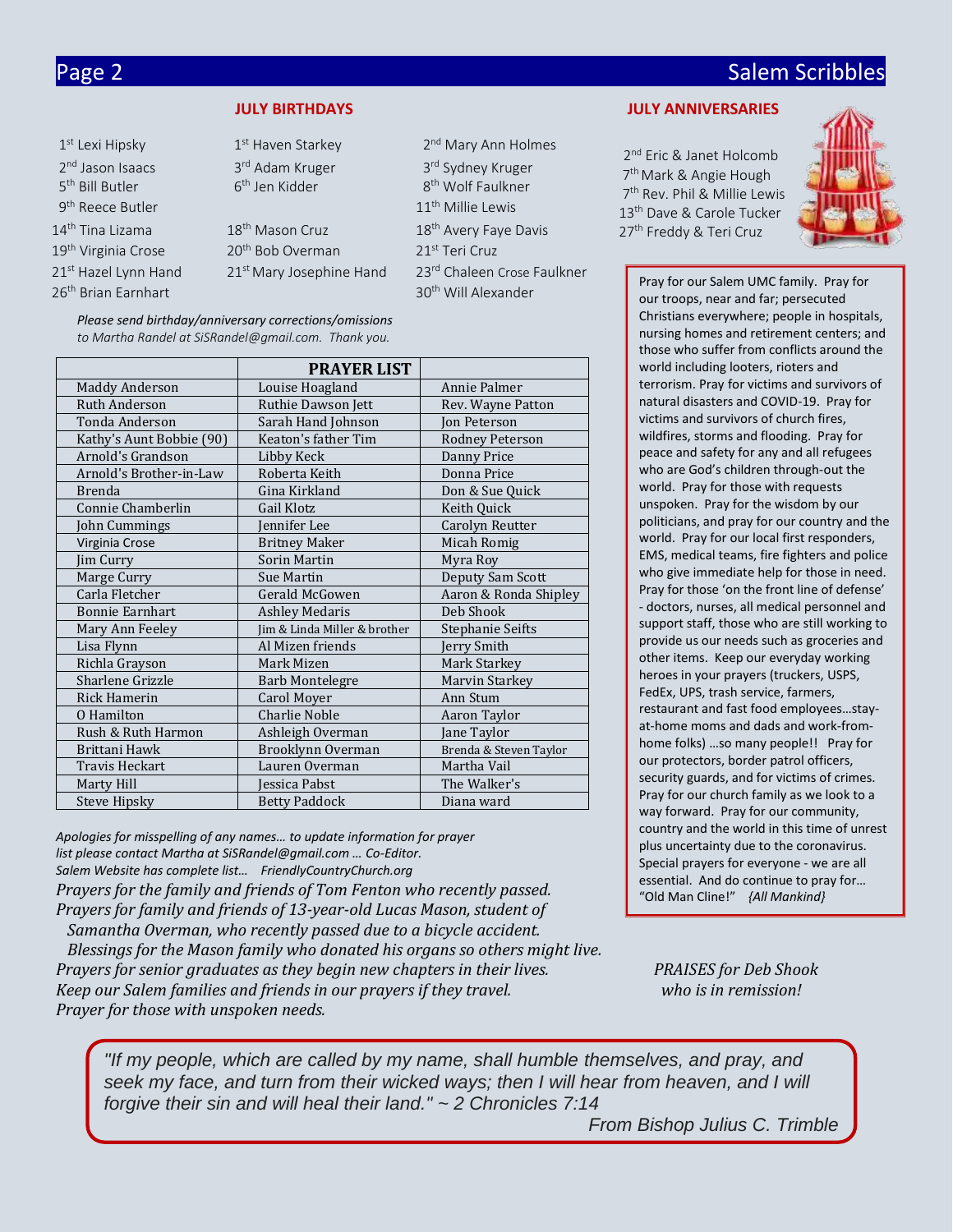# Salem Scribbles **Page 3**

### **HAPPY FATHER'S DAY**

Fathers' Day is a day of honoring fatherhood and paternal bonds, as well as the influence of fathers in society. In Catholic countries of Europe, it has been celebrated on March 19 as Saint Joseph's Day since the Middle Ages. In the USA, Father's Day was founded by Sonora Smart Dodd, and celebrated on the third Sunday of June for the first time in 1910. It is held on various days in many parts of the world all throughout the year, often in the Spring months.





Steve Hipsky was the father who Bill Butler was runner Ritchie Thatcher was Rush Harmon was the had the most children with him on up for most children the father with the father attending on 6/21 June 21st - Nick, Lexi & Alina. on June 21st - fewest years of experi- with the mot years of





Reece and Laine. ence at being a father experience at being a with daughter Ruthie. wife, Ruth.



in attendance on 6/21- Dad. He is pictured with



## **THANKS & JUST FOR FUN**

### Thank you June Bell Ringers!



 **The Ricketts**

 **The Washburns**



**Thanks to Bob Overman and worship service team!**

**Thanks to Salem ZOOM choir singing... "This is My Father's World"**

**Thank you, Rev. Glenn Howell, for being with us and sharing your words of hope and praise.**

**Thanks, Salem Family, for attending our outdoor worship services. They will continue until further notice.**



**Proudly wearing his USA World Wars Champs T-shirt…Ben Pauley**